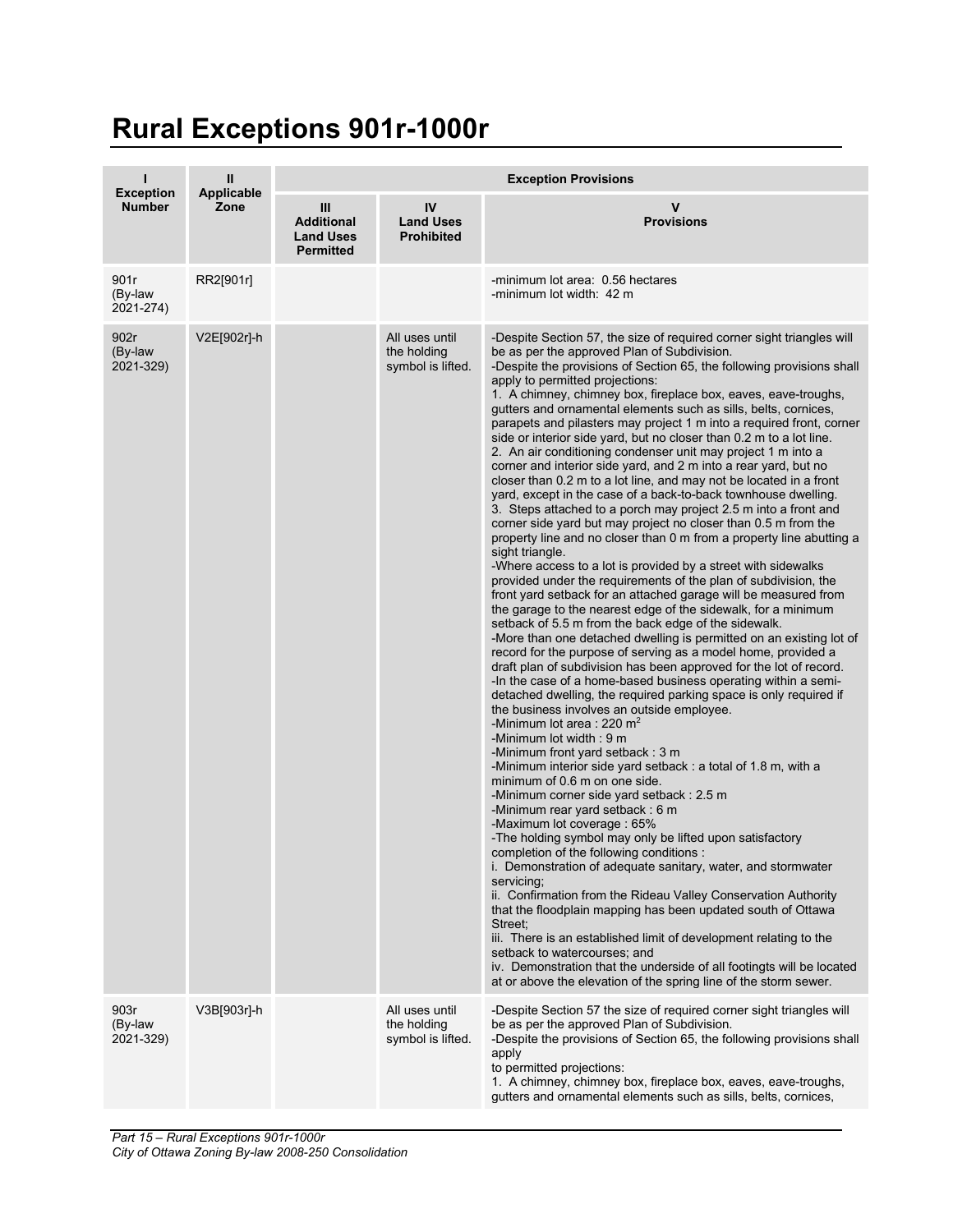| ı<br><b>Exception</b><br><b>Number</b> | Ш<br>Applicable<br>Zone | <b>Exception Provisions</b>                                    |                                                    |                                                                                                                                                                                                                                                                                                                                                                                                                                                                                                                                                                                                                                                                                                                                                                                                                                                                                                                                                                                                                                                                                                                                                                                                                                                                                                                                                                                                                                                                                                                                                                                                                                                                                                                                                                                                                                                                                                                                                                                                                                                                                                                                                                                                                                                                                                                                                                                                                                                                                                                                                                                                                                                                                                                                                                                                                                                                                                                                                                                                                                                                                                                                |  |
|----------------------------------------|-------------------------|----------------------------------------------------------------|----------------------------------------------------|--------------------------------------------------------------------------------------------------------------------------------------------------------------------------------------------------------------------------------------------------------------------------------------------------------------------------------------------------------------------------------------------------------------------------------------------------------------------------------------------------------------------------------------------------------------------------------------------------------------------------------------------------------------------------------------------------------------------------------------------------------------------------------------------------------------------------------------------------------------------------------------------------------------------------------------------------------------------------------------------------------------------------------------------------------------------------------------------------------------------------------------------------------------------------------------------------------------------------------------------------------------------------------------------------------------------------------------------------------------------------------------------------------------------------------------------------------------------------------------------------------------------------------------------------------------------------------------------------------------------------------------------------------------------------------------------------------------------------------------------------------------------------------------------------------------------------------------------------------------------------------------------------------------------------------------------------------------------------------------------------------------------------------------------------------------------------------------------------------------------------------------------------------------------------------------------------------------------------------------------------------------------------------------------------------------------------------------------------------------------------------------------------------------------------------------------------------------------------------------------------------------------------------------------------------------------------------------------------------------------------------------------------------------------------------------------------------------------------------------------------------------------------------------------------------------------------------------------------------------------------------------------------------------------------------------------------------------------------------------------------------------------------------------------------------------------------------------------------------------------------------|--|
|                                        |                         | Ш<br><b>Additional</b><br><b>Land Uses</b><br><b>Permitted</b> | IV<br><b>Land Uses</b><br><b>Prohibited</b>        | v<br><b>Provisions</b>                                                                                                                                                                                                                                                                                                                                                                                                                                                                                                                                                                                                                                                                                                                                                                                                                                                                                                                                                                                                                                                                                                                                                                                                                                                                                                                                                                                                                                                                                                                                                                                                                                                                                                                                                                                                                                                                                                                                                                                                                                                                                                                                                                                                                                                                                                                                                                                                                                                                                                                                                                                                                                                                                                                                                                                                                                                                                                                                                                                                                                                                                                         |  |
|                                        |                         |                                                                |                                                    | parapets and pilasters may project 1 m into a required front, corner<br>side or interior side yard, but no closer than 0.2 m to a lot line.<br>2. An air conditioning condenser unit may project 1 m into a<br>corner and interior side yard, and 2 m into a rear yard, but no<br>closer than 0.2 m to a lot line, and may not be located in a front<br>yard, except in the case of a back-to-back townhouse dwelling.<br>3. Steps attached to a porch may project 2.5 m into a front and<br>corner side yard but may project no closer than 0.5 m from the<br>property line and no closer than 0 m from a property line abutting a<br>sight triangle.<br>-Where access to a lot is provided by a street with sidewalks<br>provided under the requirements of the plan of subdivision, the<br>front yard setback for an attached garage will be measured from<br>the garage to the nearest edge of the sidewalk, for a minimum<br>setback of 5.5 m from the back edge of the sidewalk.<br>-More than one detached dwelling is permitted on an existing lot of<br>record for the purpose of serving as a model home, provided a<br>draft plan of subdivision has been approved for the lot of record.<br>-In the case of a home-based business operating within a<br>townhouse or semi-detached dwelling, the required parking space<br>is only required if the business involves an outside employee.<br>-Minimum landscaped area : no minimum.<br>-The following provisions apply to detached dwellings :<br>i. Minimum lot area: 220 $m2$<br>ii. Minimum lot width: 9 m<br>iii. Minimum front yard setback: 3 m<br>iv. Minimum interior side yard setback: a total of 1.8 m, with one<br>side a minimum of 0.6 m<br>v. Minimum corner side yard setback: 2.5 m<br>vi. Minimum rear yard setback: 6 m<br>vii. Maximum lot coverage: 65%<br>-The following provisions apply to townhouse dwellings:<br>i. Minimum lot area: 160 m2<br>ii. Minimum front yard setback: 3 m<br>iii. Minimum interior side yard setback: 1.5 m<br>iv. Minimum corner side yard setback: 2.5 m<br>v. Minimum rear yard setback: 6 m<br>vi. Maximum lot coverage: 70%<br>vii. Maximum building height: 12 m<br>-The following provisions apply to back-to-back townhouse<br>dwellings:<br>i. Minimum lot area: 81 m2<br>ii. Minimum front yard setback: 3 m<br>iii. Minimum interior side yard setback: 1.5 m<br>iv. Minimum corner side yard setback: 2.5 m<br>v. Minimum rear yard setback: 0 m<br>vi. Maximum lot coverage: 85%<br>vii. Maximum building height: 14 m<br>-The holding symbol may only be lifted upon satisfactory<br>completion of the following conditions:<br>i. Demonstration of adequate sanitary, water and stormwater<br>servicina:<br>ii. Confirmation from the Rideau Valley Conservation Authority<br>that floodplain mapping has been updated south of Ottawa Street;<br>iii. There is an established limit of development relating to the<br>setback of watercourses; and<br>iv. Demonstration that the underside of all footings will be located<br>at or above the elevation of the spring line of the storm sewer. |  |
| 904r<br>(By-law<br>2021-329)           | multiple                |                                                                | All uses until<br>the holding<br>symbol is lifted. | -The holding symbol may only be lifted upon satisfactory<br>completion of the following conditions:<br>i. Demonstration of adequate sanitary, water and stormwater                                                                                                                                                                                                                                                                                                                                                                                                                                                                                                                                                                                                                                                                                                                                                                                                                                                                                                                                                                                                                                                                                                                                                                                                                                                                                                                                                                                                                                                                                                                                                                                                                                                                                                                                                                                                                                                                                                                                                                                                                                                                                                                                                                                                                                                                                                                                                                                                                                                                                                                                                                                                                                                                                                                                                                                                                                                                                                                                                             |  |